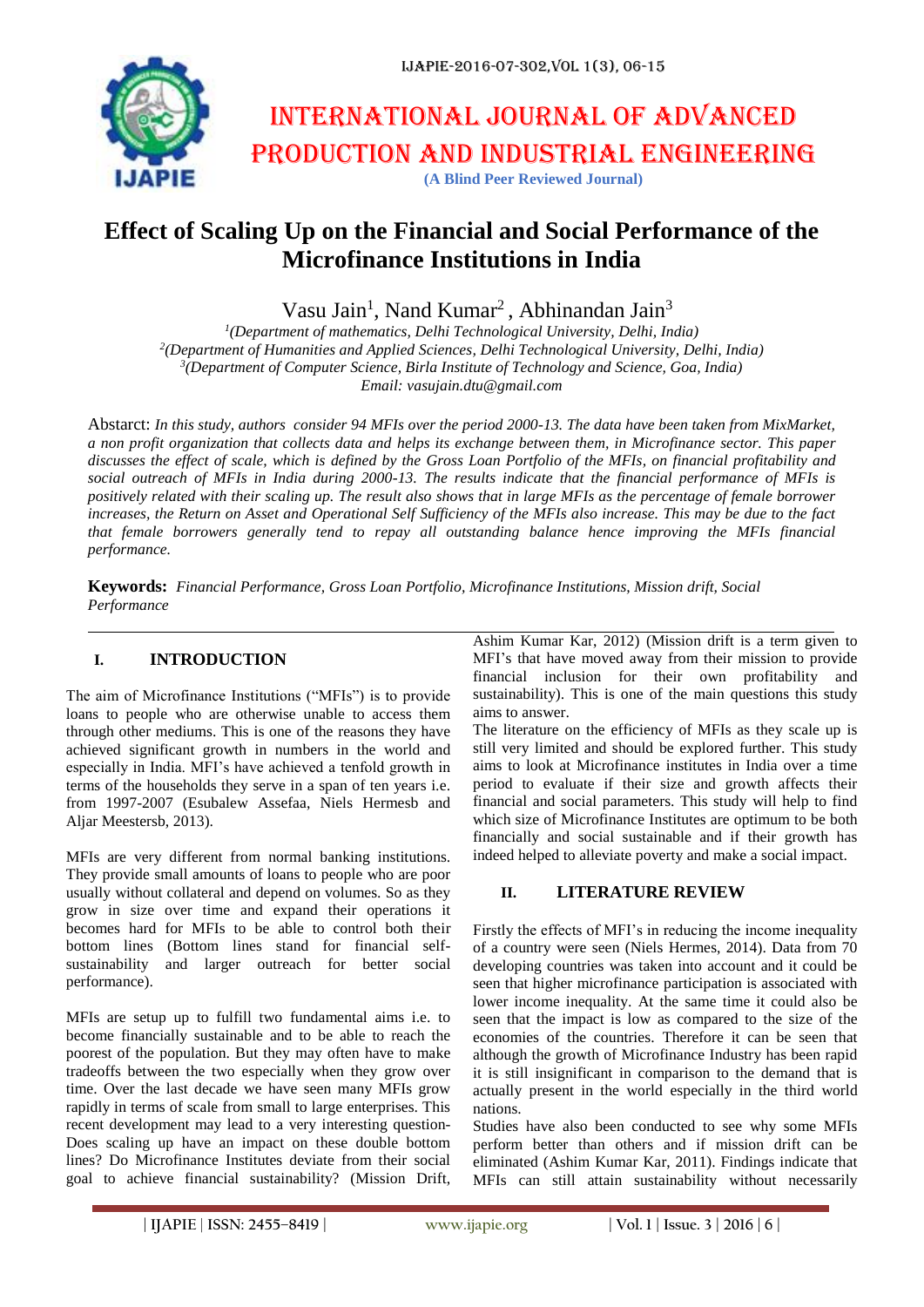increasing average loan size or interest earning. Implementation of a better interest rate policy and solidaritygroup-based loan method and scaling-up by increasing the breadth of outreach help make that possible. By doing so, focus on the poor can be kept and, simultaneously, concerns for mission drift can greatly be avoided.

The general theory that MFIs have to make certain trade-offs between their financial and social bottom lines has been prevalent since the beginning. But literature shows that the empirical evidence does not support the hypothesis of mission drift (Ashim Kumar Kar, 2013), where mission drift is defined as the trade-off between profits and outreach excluding the effect of scale. Even when scale was taken into account the results were inconsistent.

More rigorous analysis of the same can be done by taking into account the change in behavior of MFIs like their transformation from non-profit to profitable entities to check whether the hypothesis still fails to hold true even in the above scenario. This will give a clearer picture as to how well MFIs are able to protect themselves from the concept of mission drift.

Marketing also has a significant impact on the double bottom lines of MFIs (Jayashankar, Priyanka, Goedegebuure and Robert V, 2012). It can be very clearly seen that marketing strategies have a significant impact on the financial selfsufficiency of MFI's although their impact on the return on assets is relatively insignificant. It can be seen that the effect of marketing strategies on both social and financial performances is significant and can help MFIs to meet their double bottom lines.

The determinants of the social and financial performance have also been talked about in a recent study (Karel Janda & Batbayar Turbat, 2013). The study concluded that targeting women borrowers' increases portfolio yield and good governance leads to higher portfolio yield. However the other indicators like return on assets were not taken into account and can be used to get a more complete picture. Also other factors of riskiness like portfolio at risk should be included to improve the studies explanatory power and make it more extensive.

Theoretically, regulation may also affect the sustainability and outreach of MFIs. But it has been seen that regulatory involvement does not affect either sustainability or outreach (Valentina Hartarska & Denis Nadolnyak, 2007). The implications are that MFIs which transform into regulated financial institutions are not likely to be more financially sustainable or reach more poor borrowers than MFIs who remain unregulated. However, the finding that MFIs collecting savings achieve better outreach suggests that there may be indirect benefits from regulation, if regulation is the only way for MFIs to access savings.

MFIs have seen significant increase in their numbers in the last decade. This may be due to the fact that the Microfinance industry in overall is very alluring, as it has huge untapped potential especially in the developing countries of the world. But this growth has also raised many concerns around the world. This competition, if it grows at this pace may lead to lower stability due to rapid commercialization (Esubalew Assefa, Niels Hermes & Aljar Meesters, 2013). It can be seen that higher competition indicates lower levels of loan repayment. In all the study concludes that increased competition and commercialization of the microfinance sector is a potential threat to its longer term stability and success especially in financial terms.

As the commercialization in the Industry has increased in the recent years, it has led to different forms of capital and financing structures. Studies show that an increase in leverage, i.e. a reduction in capital to assets ratio, indeed raises profit-efficiency. In addition, cost-efficiency deteriorates with increasing capital to assets ratio.

There have been very limited studies on the impact of scale on the sustainability and outreach of MFIs particularly in India. Our objective of the study is to see how this growth has affected the profitability and outreach in India.

# **III. RESEARCH METHODOLOGY**

A comprehensive data of 94 MFIS in India ranging from the years 2000-2013 has been taken. The data has been taken from Mix Market, a non-profit-organization that collects data and helps its exchange between them, in the Microfinance sector.

Out of the 201 MFIs listed on MIX in India the MFIs with data before the year 2000 and 2013 were removed to improve accuracy. Also there were some MFIs that had not shown any growth in their *scale (With respect to India small MFIs are those with a Gross Loan Portfolio less than 2 million\$, medium with a Gross Loan Portfolio between 2 million- 8 million \$ and large with a Gross Loan Portfolio larger than 8 million \$ as defined by Market MIX. Dummy variables have been taken for them)*, i.e. from small to medium or medium to large. These were also removed to result in a set of 94 MFIs that the analysis was done upon.

Scale has been defined on the basis of the Gross Loan Portfolio of the MFIS in terms of US dollars. The MFIs have been divided in three categories, i.e. small, large and medium.

#### *Conceptual Framework*

To understand the efficiency of MFIs we will look at several factors that affect both financial and social performance.

The financial factors that are a measure of its sustainability are Return on Assets, Operating Expense/Loan Portfolio, Operational Self Sufficiency and the Yield on Gross Portfolio (nominal).

The social factors include both the depth and breadth of outreach i.e. Average Loan Balance/Borrower and Number of Active Borrowers respectively.

## *Model*

Multivariate regressions with different sets of data have been done in this report.

Performance=  $\alpha + \beta$  (scale) +  $\epsilon$ 

Two levels of analysis have been undertaken in the following study. First regressions are done on the overall sample to understand the relations between the different variables and scale. Scale has been taken in two forms i.e. the Gross Loan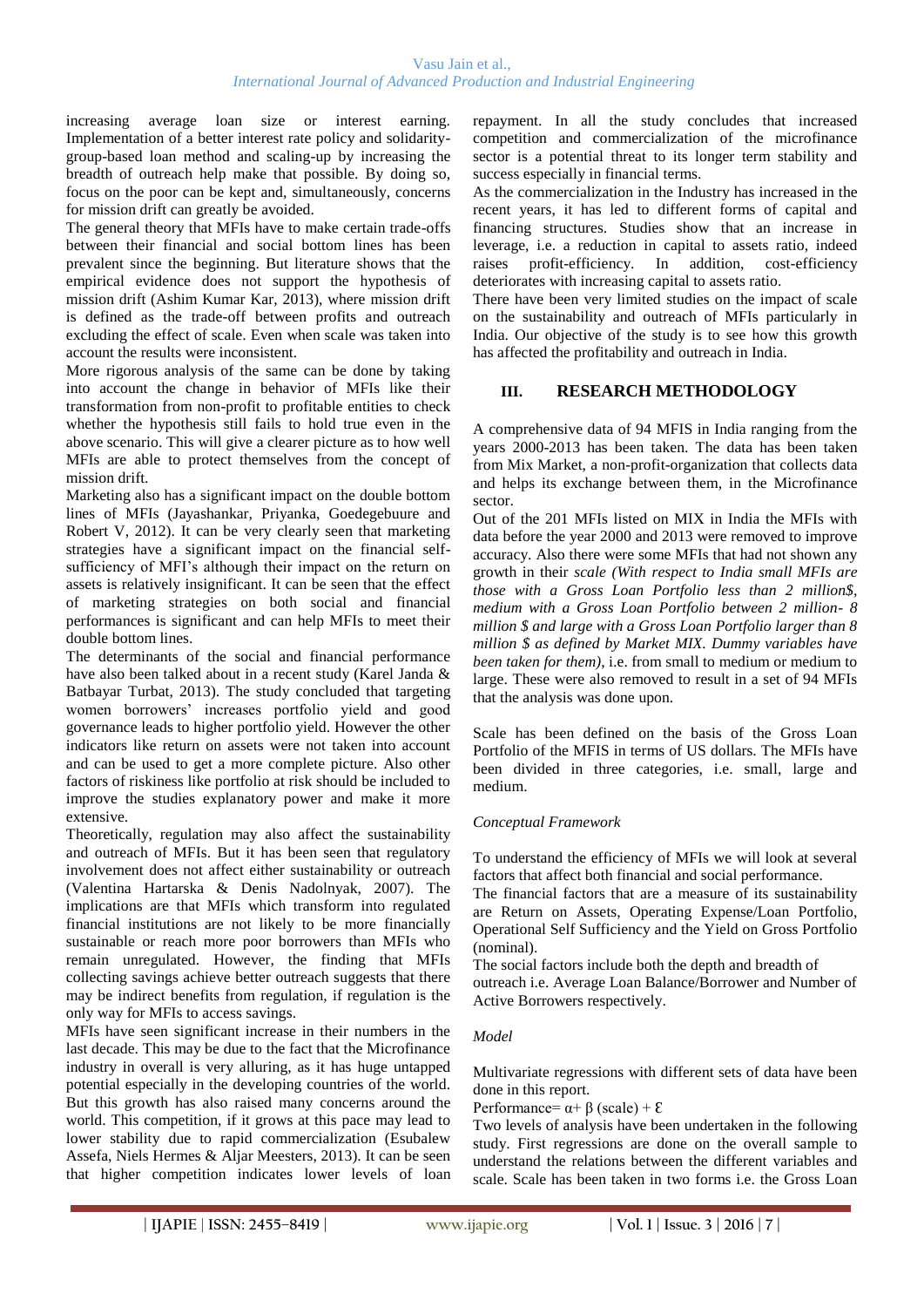Portfolio and the different variables taken for scale (Small, Medium, and Large).

Then regressions are done using the same variables by dividing the sample into three sets (small, medium and large). Portfolio at Risk-30 days, Percent of female borrowers, Debt to equity ratio, Current legal status, Age of the MFI have also been included as independent variables in the above regression model.

## *Explanation of Variables*

Gross Loan Portfolio- All outstanding principal for all outstanding client loans, including current, delinquent and restructured loans, but not loans that have been written off. It does not include interest receivable. It does not include employee loans. (themix.org)

Return on Assets- It is a profitability ratio that denotes the amount of revenue the company can generate with its current assets i.e. the number of dollar's a company can generate per dollar of asset they control. It comprises of both debt and equity.

Operating Expense/ Loan Portfolio- Operating expense defines the amount of money spent on operating expenses like personnel, depreciation etc. per dollar of principals due the clients have to repay. It does not include loans that have been repaid and the interest receivable on the current loans.

Operational Self Sufficiency (OSS) - OSS is the ratio of the financial revenue and the expenses of the organization. It is an indicator of how well the organization is currently operating with its current income and if it is able to cover all its expenses like salaries, bad debt, depreciation costs and other administrative costs.

Yield on Gross Loan Portfolio (nominal) - It is a ratio of the interest and fees received and the loan portfolio. It does not take into account the inflation rates.

Average Loan Balance/Borrower- It is the ratio of the loan portfolio and number of active borrowers.

Number of Active Borrowers- All outstanding principal for all outstanding client loans, including current, delinquent and restructured loans, but not loans that have been written off. It does not include interest receivable. It does not include employee loans. (mixmarket.org)

Current Legal Status- The current legal status defines whether the MFI is a Non-governmental Organization (NGO), Non-banking Financial Institution (NBFI) or Credit Union/Cooperative.

*(Dummy variables have been taken for NGO, NBFI and Credit Unions. Rural Banks have been dropped because of their insignificance in numbers with respect to the other three. 1 has been taken for yes and 0 for no for each of the three categories)*

Age- It is a measure of the number of years the MFI has been into existence since its inception. The social and financial performance may vary with age as the MFIs get a better understanding of their market therefore may lead to reduced risks and more impact.

*(Mix Market defines 'Age' in three categories- New, Young and Mature. All the MFIs that are 1-4 years old have been classified as new, 5-8 years as young and more than that as Mature. Dummy Variables have been defined for them. 1 for yes and 0 for no, each for new, young and mature)*

Portfolio at Risk (30 days) - The value of all loans outstanding that have one or more installments of principal past due more than 30 days. This includes the entire unpaid principal balance, including both the past due and future installments, but not accrued interest. It also includes loans that have been restructured or rescheduled. (mixmarket.org)

Regulation- It defines whether a MFI is regulated or not. Dummy variables have been taken into account for it.

# **IV. ANALYSIS OF DATA**

The analysis of data has been broken into two parts. Analysis 1 has been done on the overall sample taking into account both the natural log of Gross Loan Portfolio (an indicator of scale) as well as the dummy variables for scale taking small as the reference point. Analysis 2 has been done by dividing the sample on the basis of scale.

## *Analysis 1*

The analysis of both the financial as well as social indicators has been done by taking scale as both a numerical value i.e. the natural log of Gross Loan Portfolio as well as taking into account the dummy variables of scale. The equations are as follows:

Y=  $\alpha+\beta_1(X_1)+\beta_2(X_2)+\beta_3(X_3)+\beta_4(X_4)+\beta_5(X_5)+\beta_6(X_6)+$  $\beta_7(X_7) + \mathcal{E}$  (1)

- Y= Return on Assets (ROA), Operating Expense/ Loan Portfolio (OE/LP), Operational Self Sufficiency (OSS), Yield on Gross Portfolio (YGP), Average Loan Balance/Borrower, Number of Active **Borrowers**
- $X_1$ = Natural log of Gross Loan Portfolio, Dummy variables for scale
- $X_2$ = Portfolio at Risk 30 days (PAR)
- $X_3$ = Percentage of Female Borrowers (PFB)
- X4= Debt to Equity Ratio (DOE)
- $X_5$ = Dummy variable for Regulated/Non-Regulated. 1 for regulated and 0 for non-regulated.
- $X_6$ = Dummy variables for current legal status
- $X_7$ = Dummy variables for Age

Table 1 denotes the Impact of scaling up has on the financial performance of MFI's in India. The table includes both the forms of analysis i.e. with the natural log of GLP as well as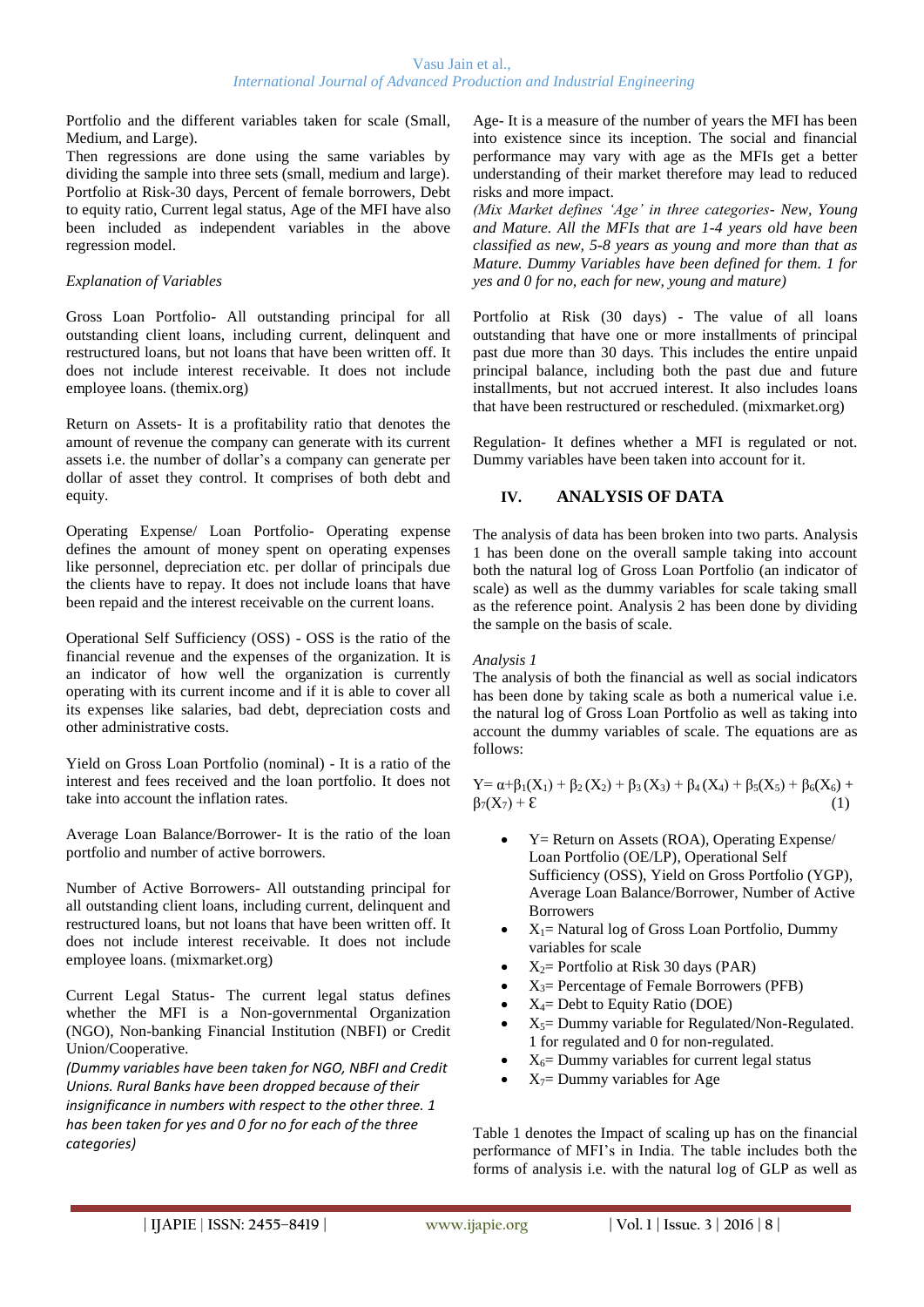the dummy variables of scale with small MFI's as the reference point.

Table 2 denotes the same analysis but to measure the social performance of the MFI's as they scale up.

> 1. Impact of scaling on Financial performance of MFI''s in India

| <b>VARIABLES</b> | <b>ROA</b>   | OE/LP        | <b>OSS</b>   | <b>YGP</b>    | <b>ROA</b>   | OE/LP        | <b>OSS</b>   | <b>YGP</b>    |
|------------------|--------------|--------------|--------------|---------------|--------------|--------------|--------------|---------------|
| log_GLP          | $0.0457***$  | $-0.184***$  | $0.178***$   | $-0.00837$    |              |              |              |               |
|                  | (0.00631)    | $-0.0196$    | (0.0145)     | $-0.00523$    |              |              |              |               |
| Medium           |              |              |              |               | $0.0908***$  | $-0.235***$  | $0.249***$   | $0.0293***$   |
|                  |              |              |              |               | (0.0123)     | (0.0390)     | (0.0287)     | (0.0111)      |
| Large            |              |              |              |               | $0.0944***$  | $-0.282***$  | $0.331***$   | 7.84e-05      |
|                  |              |              |              |               | (0.0126)     | (0.0403)     | (0.0301)     | (0.0112)      |
| <b>PAR</b>       | $-0.0328***$ | $-0.00916$   | $-0.121***$  | $-0.0157**$   | $-0.0346***$ | $-0.00361$   | $-0.127***$  | $-0.0148**$   |
|                  | (0.0102)     | $-0.0318$    | (0.0264)     | $-0.00742$    | (0.0102)     | (0.0325)     | (0.0268)     | (0.00735)     |
| <b>PFB</b>       | 0.0176       | 0.0404       | $-0.0172$    | 0.0384        | 0.0201       | 0.0275       | 0.00300      | 0.0294        |
|                  | (0.0298)     | $-0.0924$    | (0.0692)     | $-0.025$      | (0.0296)     | (0.0945)     | (0.0702)     | (0.0249)      |
| DOE              | 3.00e-06     | $-2.09e-05*$ | 2.36e-06     | $-5.39e-05**$ | 3.14e-06     | $-1.74e-05$  | $-6.60e-08$  | $-5.28e-05**$ |
|                  | $(3.98e-06)$ | $-0.0000123$ | $(1.03e-05)$ | $-0.000023$   | $(3.95e-06)$ | $(1.26e-05)$ | $(1.04e-05)$ | $(2.29e-05)$  |
| Regulation       | $-0.0258*$   | 0.0745       | $-0.150***$  | $-0.0111$     | $-0.0223$    | 0.0735       | $-0.154***$  | $-0.00865$    |
|                  | (0.0149)     | $-0.0457$    | (0.0365)     | $-0.0112$     | (0.0148)     | (0.0468)     | (0.0369)     | (0.0111)      |
| Ngo              | $0.0297*$    | $-0.101**$   | $-0.00859$   | $-0.0384***$  | 0.0192       | $-0.0462$    | $-0.0473$    | $-0.0430***$  |
|                  | (0.0155)     | $-0.0475$    | (0.0377)     | $-0.0116$     | (0.0154)     | (0.0485)     | (0.0381)     | (0.0115)      |
| CreditUnion      | 0.0321       | $-0.121*$    | 0.0408       | $-0.0636***$  | 0.0147       | $-0.0476$    | $-0.00359$   | $-0.0704***$  |
|                  | (0.0237)     | $-0.0732$    | (0.0576)     | $-0.0181$     | (0.0236)     | (0.0750)     | (0.0585)     | (0.0179)      |
| New              | $-0.0173$    | $0.113***$   | 0.0369       | 0.00827       | $-0.0142$    | $0.120***$   | 0.0339       | 0.0107        |
|                  | (0.0135)     | $-0.0418$    | (0.0330)     | $-0.0104$     | (0.0135)     | (0.0429)     | (0.0335)     | (0.0104)      |
| Mature           | $-0.00627$   | $-0.0089$    | $-0.0386$    | $-0.0257***$  | 0.00475      | $-0.0508$    | $-0.00651$   | $-0.0232***$  |
|                  | (0.0101)     | $-0.0312$    | (0.0254)     | $-0.00784$    | (0.00997)    | (0.0317)     | (0.0257)     | (0.00773)     |
| Constant         | $-0.325***$  | 1.386***     | $-0.00744$   | $0.300***$    | $-0.0945***$ | $0.350***$   | $0.951***$   | $0.236***$    |
|                  | (0.0551)     | $-0.171$     | (0.127)      | $-0.0465$     | (0.0341)     | (0.109)      | (0.0820)     | (0.0289)      |
| Observations     | 814          | 816          | 894          | 723           | 814          | 816          | 894          | 723           |
| R-squared        | 0.103        | 0.159        | 0.187        | 0.1           | 0.117        | 0.123        | 0.167        | 0.119         |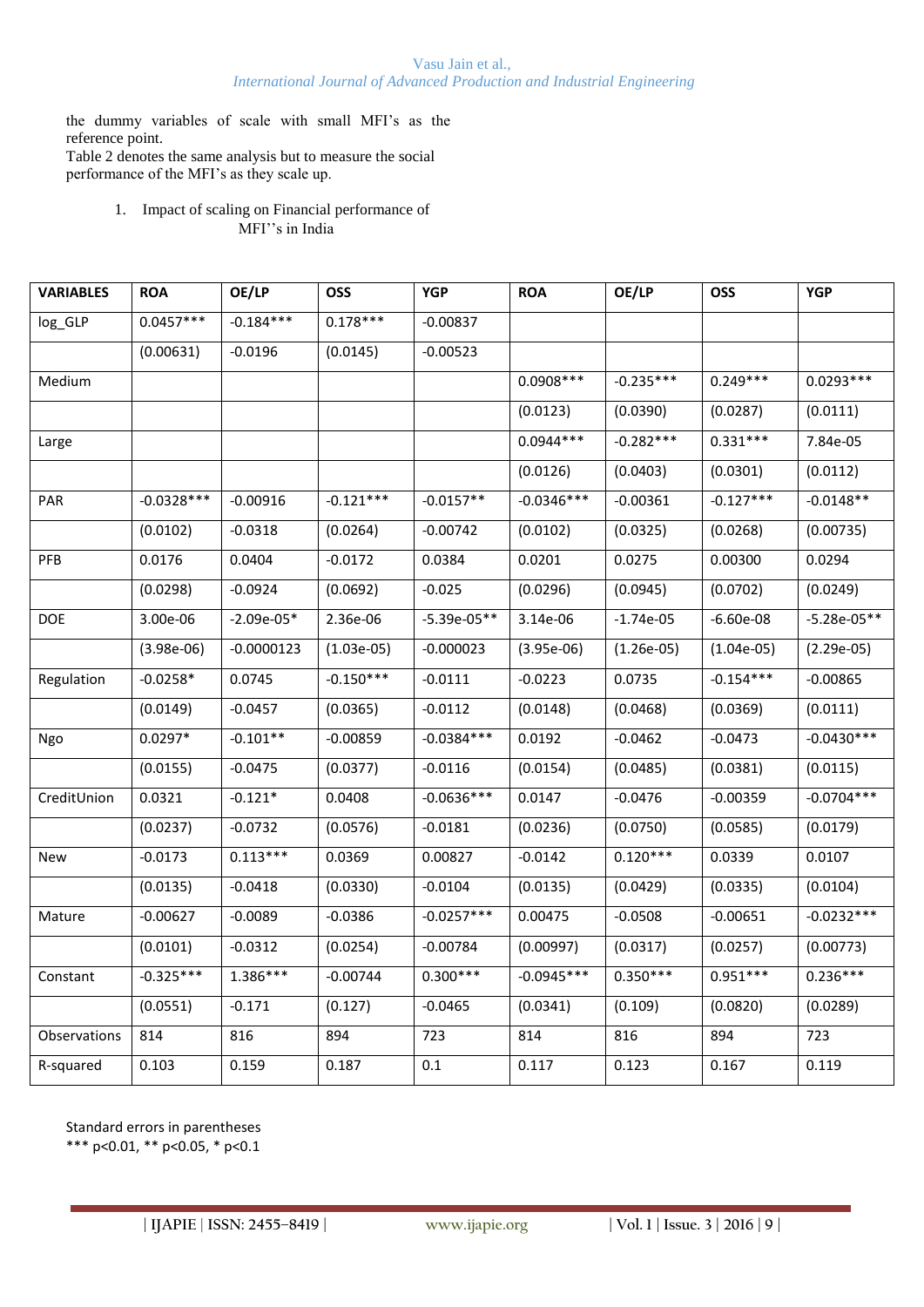## 2. Impact of scaling up on the Social Performance of MFI's in India

| <b>VARIABLES</b> | <b>ROA</b>   | OE/LP        | <b>OSS</b>   | <b>YGP</b>    | <b>ROA</b>   | OE/LP        | <b>OSS</b>   | <b>YGP</b>    |
|------------------|--------------|--------------|--------------|---------------|--------------|--------------|--------------|---------------|
| log_GLP          | $0.0457***$  | $-0.184***$  | $0.178***$   | $-0.00837$    |              |              |              |               |
|                  | (0.00631)    | $-0.0196$    | (0.0145)     | $-0.00523$    |              |              |              |               |
| Medium           |              |              |              |               | $0.0908***$  | $-0.235***$  | $0.249***$   | $0.0293***$   |
|                  |              |              |              |               | (0.0123)     | (0.0390)     | (0.0287)     | (0.0111)      |
| Large            |              |              |              |               | $0.0944***$  | $-0.282***$  | $0.331***$   | 7.84e-05      |
|                  |              |              |              |               | (0.0126)     | (0.0403)     | (0.0301)     | (0.0112)      |
| PAR              | $-0.0328***$ | $-0.00916$   | $-0.121***$  | $-0.0157**$   | $-0.0346***$ | $-0.00361$   | $-0.127***$  | $-0.0148**$   |
|                  | (0.0102)     | $-0.0318$    | (0.0264)     | $-0.00742$    | (0.0102)     | (0.0325)     | (0.0268)     | (0.00735)     |
| <b>PFB</b>       | 0.0176       | 0.0404       | $-0.0172$    | 0.0384        | 0.0201       | 0.0275       | 0.00300      | 0.0294        |
|                  | (0.0298)     | $-0.0924$    | (0.0692)     | $-0.025$      | (0.0296)     | (0.0945)     | (0.0702)     | (0.0249)      |
| <b>DOE</b>       | 3.00e-06     | $-2.09e-05*$ | 2.36e-06     | $-5.39e-05**$ | 3.14e-06     | $-1.74e-05$  | $-6.60e-08$  | $-5.28e-05**$ |
|                  | $(3.98e-06)$ | $-0.0000123$ | $(1.03e-05)$ | $-0.000023$   | $(3.95e-06)$ | $(1.26e-05)$ | $(1.04e-05)$ | $(2.29e-05)$  |
| Regulation       | $-0.0258*$   | 0.0745       | $-0.150***$  | $-0.0111$     | $-0.0223$    | 0.0735       | $-0.154***$  | $-0.00865$    |
|                  | (0.0149)     | $-0.0457$    | (0.0365)     | $-0.0112$     | (0.0148)     | (0.0468)     | (0.0369)     | (0.0111)      |
| Ngo              | $0.0297*$    | $-0.101**$   | $-0.00859$   | $-0.0384***$  | 0.0192       | $-0.0462$    | $-0.0473$    | $-0.0430***$  |
|                  | (0.0155)     | $-0.0475$    | (0.0377)     | $-0.0116$     | (0.0154)     | (0.0485)     | (0.0381)     | (0.0115)      |
| CreditUnion      | 0.0321       | $-0.121*$    | 0.0408       | $-0.0636***$  | 0.0147       | $-0.0476$    | $-0.00359$   | $-0.0704***$  |
|                  | (0.0237)     | $-0.0732$    | (0.0576)     | $-0.0181$     | (0.0236)     | (0.0750)     | (0.0585)     | (0.0179)      |
| New              | $-0.0173$    | $0.113***$   | 0.0369       | 0.00827       | $-0.0142$    | $0.120***$   | 0.0339       | 0.0107        |
|                  | (0.0135)     | $-0.0418$    | (0.0330)     | $-0.0104$     | (0.0135)     | (0.0429)     | (0.0335)     | (0.0104)      |
| Mature           | $-0.00627$   | $-0.0089$    | $-0.0386$    | $-0.0257***$  | 0.00475      | $-0.0508$    | $-0.00651$   | $-0.0232***$  |
|                  | (0.0101)     | $-0.0312$    | (0.0254)     | $-0.00784$    | (0.00997)    | (0.0317)     | (0.0257)     | (0.00773)     |
| Constant         | $-0.325***$  | $1.386***$   | $-0.00744$   | $0.300***$    | $-0.0945***$ | $0.350***$   | $0.951***$   | $0.236***$    |
|                  | (0.0551)     | $-0.171$     | (0.127)      | $-0.0465$     | (0.0341)     | (0.109)      | (0.0820)     | (0.0289)      |
| Observations     | 814          | 816          | 894          | 723           | 814          | 816          | 894          | 723           |
| R-squared        | 0.103        | 0.159        | 0.187        | 0.1           | 0.117        | 0.123        | 0.167        | 0.119         |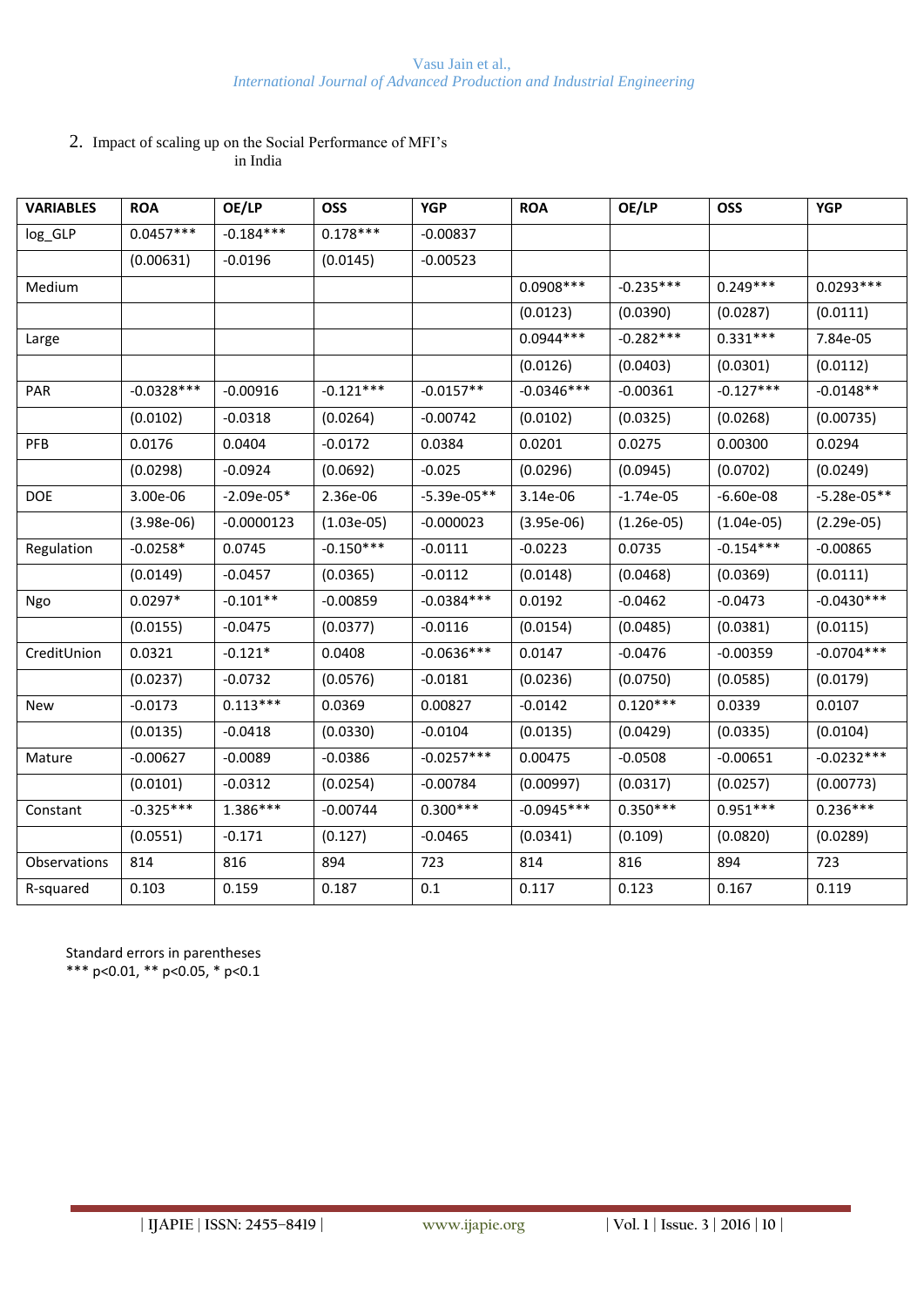The results indicate that the financial performance of MFIs is positively related with their scaling up. It can be seen that both ROA and OSS show significant results and are positively related with the GLP of MFIs. Also the operating expense decreases with the increase in GLP. Although the Yield on the Gross portfolio is statistically insignificant it can be said that the financial performance increases in overall as the Gross Loan Portfolio increases.

It can also be seen that as the MFI grows from small to medium or large the ROA and OSS increase and have a significant impact whereas the operating expense decreases. In this case the Yield on Gross portfolio is statistically significant and positive for medium MFI's but still insignificant for large ones with respect to small MFI's. Here also it can be said that the growth of an MFI from small to medium or large has a positive effect on the financial performance of MFIs.

As it can be seen that both the forms of analysis i.e. with the natural log of GLP and taking dummy variables with scale show that scaling up has a positive impact on the overall financial performance of MFI's.

Further it can be seen that as the portfolio at risk decreases the ROA, OSS and Yield on Gross Portfolio increase hence increasing the financial performance.

For the social performance of MFI's it can be seen that the Gross Loan Portfolio has a positive significant effect on the average loan balance per borrower as well as the number of active borrowers. Even when seen for medium and large MFI's the average loan balance and number of active borrowers have a significant positive increase although for medium the number of active borrowers is insignificant. But in overall it can be seen that scaling up has a positive effect on the social performance of MFI's.

To sum up both the results it can be seen that in all scaling up has a positive effect on both the financial and social performance of MFI's in India.

## *Analysis 2*

 $\bullet$ 

The sample data has been broken down into small, medium and large on the basis of scale. A separate analysis has been done for both the financial and social variables on all of the three sample data sets

Y=  $\alpha+\beta_1(X_1)+\beta_2(X_2)+\beta_3(X_3)+\beta_4(X_4)+\beta_5(X_5)+\beta_6(X_6)+$  $\mathcal{E}$  (2)

- Y= Return on Assets (ROA), Operating Expense/ Loan Portfolio (OE/LP), Operational Self Sufficiency (OSS), Yield on Gross Portfolio (YGP), Average Loan Balance/Borrower, Number of Active Borrowers
	- $X_1$ = Portfolio at Risk 30 days (PAR)
- $X_2$ = Percentage of Female Borrowers (PFB)
- $X_3$ = Debt to Equity Ratio (DOE)
- $X_4$ = Dummy variable for Regulated/Non-
- Regulated
- $X_5$ = Dummy variable for current legal status (Ngo, Credit Union, NBFI)
- $X_6$ = Dummy variable for Age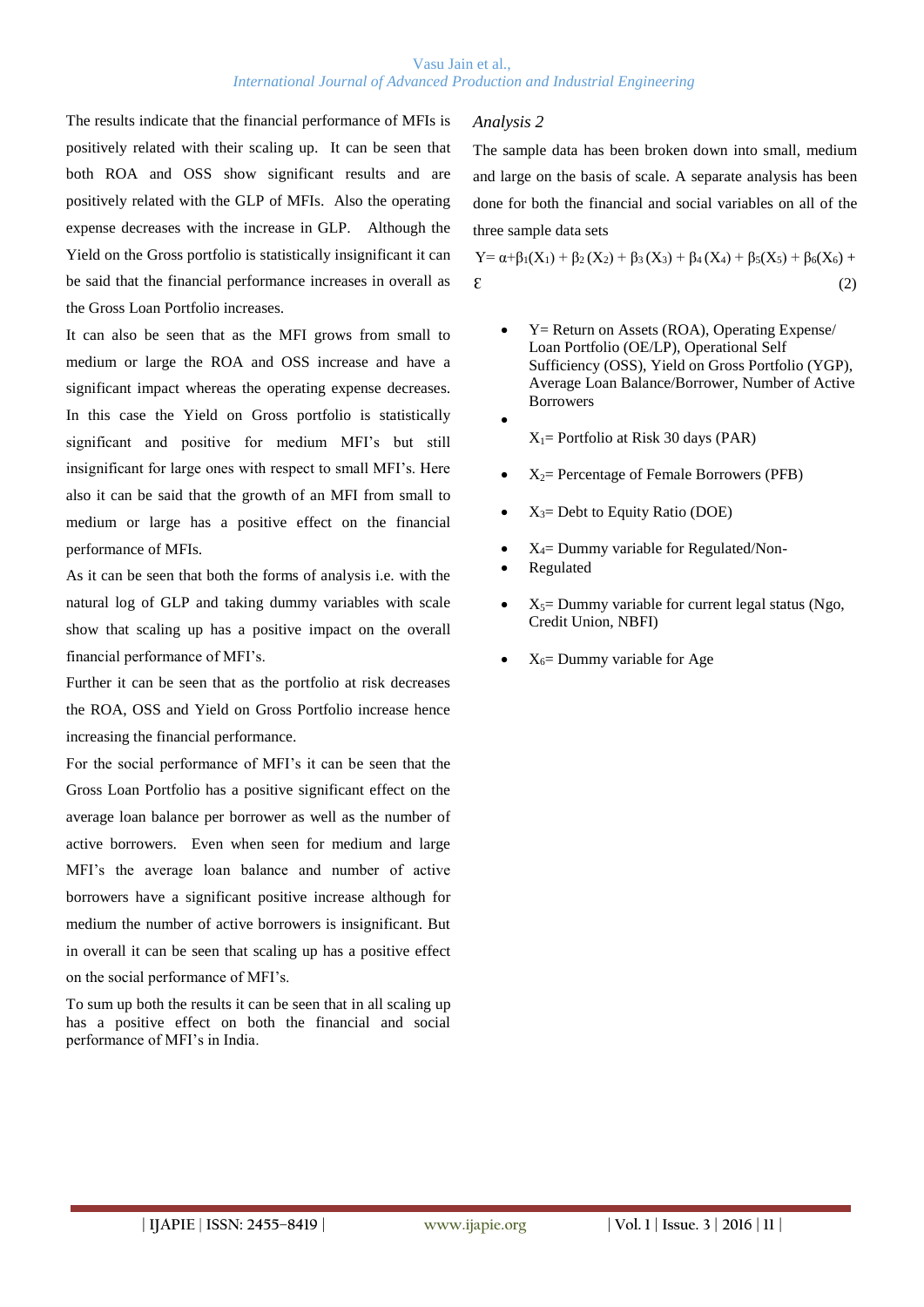#### 3. Impact on different financial and social factors in small MFI's in India

| <b>VARIABLES</b>             | <b>ROA</b>   | <b>OE/LP</b> | <b>OSS</b>   | <b>YGP</b>   | <b>Average Loan</b> | Number of        |
|------------------------------|--------------|--------------|--------------|--------------|---------------------|------------------|
|                              |              |              |              |              | <b>Balance/</b>     | <b>Active</b>    |
|                              |              |              |              |              | <b>Borrower</b>     | <b>Borrowers</b> |
| PAR                          | $-0.188$     | $-0.448$     | $-0.745***$  | $-0.186**$   | 44.15               | $-1,073$         |
|                              | (0.145)      | (0.591)      | (0.179)      | (0.0738)     | (47.12)             | (6, 593)         |
| PFB                          | $-0.116$     | 0.712        | $-0.0706$    | 0.0445       | $-224.6***$         | 8,735            |
|                              | (0.165)      | (0.672)      | (0.176)      | (0.193)      | (46.27)             | (6, 474)         |
| <b>DOE</b>                   | 4.12e-06     | $-1.87e-05$  | 5.43e-06     | $-1.15e-05$  | $-0.00146$          | $-0.0750$        |
|                              | $(7.41e-06)$ | $(3.02e-05)$ | $(1.25e-05)$ | $(3.48e-05)$ | (0.00330)           | (0.461)          |
| Regulation                   | 0.0735       | 0.00761      | 0.0748       | $-0.00183$   | 41.87**             | $5,053*$         |
|                              | (0.0596)     | (0.243)      | (0.0837)     | (0.0394)     | (19.58)             | (2,740)          |
| <b>Ngo</b>                   | $0.198***$   | $-0.486*$    | $0.163**$    | $-0.0846**$  | 57.86***            | 1,022            |
|                              | (0.0607)     | (0.248)      | (0.0828)     | (0.0359)     | (19.81)             | (2,772)          |
| CreditUnion                  | 0.146        | $-0.390$     | 0.164        | $-0.114*$    | $\overline{27.16}$  | $29,411***$      |
|                              | (0.112)      | (0.459)      | (0.150)      | (0.0659)     | (31.88)             | (4, 462)         |
| New                          | $-0.0521$    | $0.360*$     | 0.00613      | 0.0136       | $-36.74*$           | $-1,288$         |
|                              | (0.0505)     | (0.206)      | (0.0744)     | (0.0345)     | (19.17)             | (2,682)          |
| Mature                       | 0.0660       | $-0.0773$    | 0.108        | 0.0142       | $-10.34$            | 2,256            |
|                              | (0.0513)     | (0.209)      | (0.0737)     | (0.0399)     | (19.01)             | (2,660)          |
| $\overline{\text{Constant}}$ | $-0.116$     | $-0.114$     | $0.767***$   | 0.222        | 296.4***            | $-3,591$         |
|                              | (0.170)      | (0.695)      | (0.199)      | (0.184)      | (51.00)             | (7,136)          |
| Observations                 | 135          | 135          | 192          | 77           | 204                 | 204              |
| R-squared                    | 0.217        | 0.163        | 0.150        | 0.209        | 0.172               | 0.267            |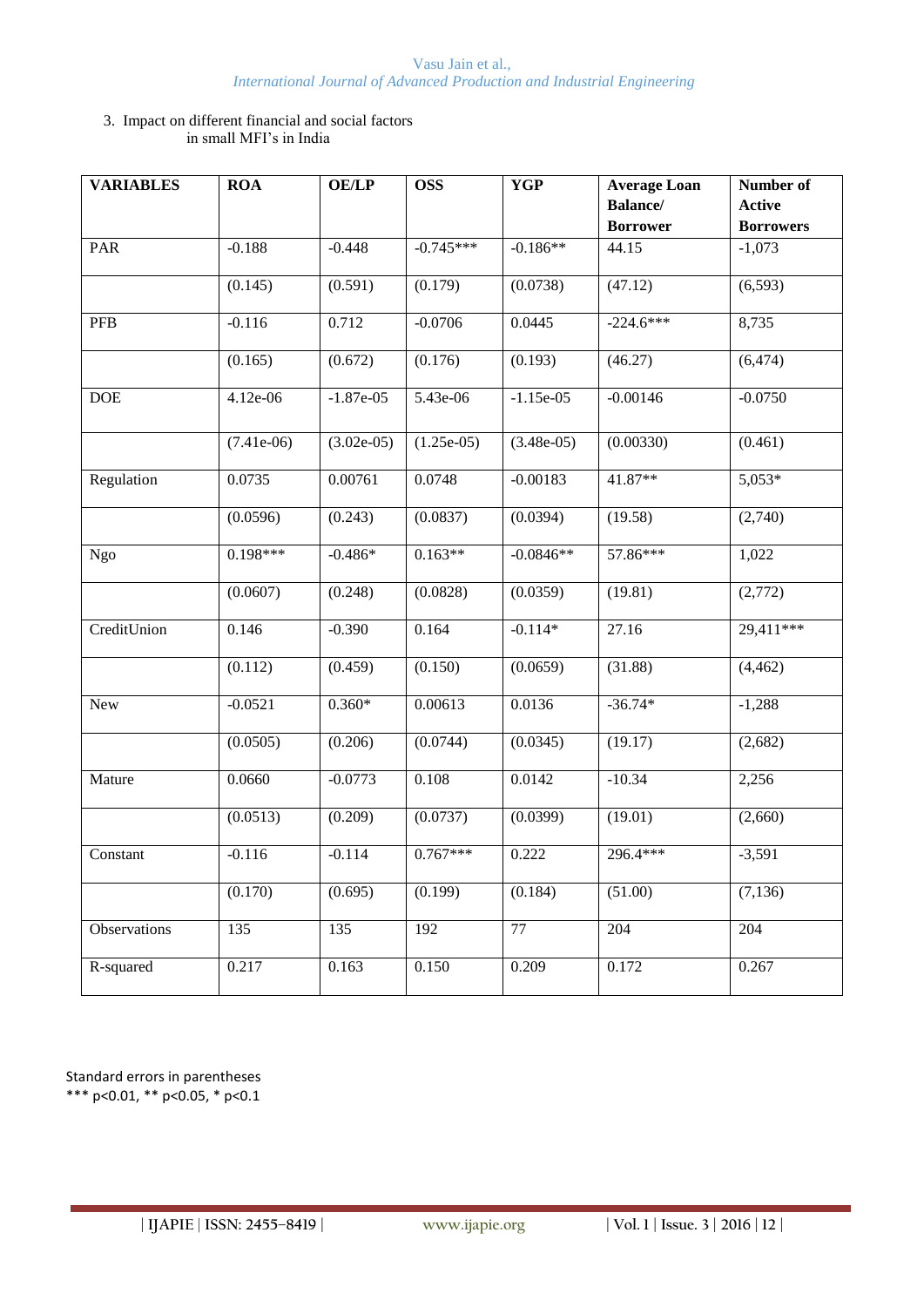#### 4. Impact on different financial and social factors in medium MFI's in India

| <b>VARIABLES</b> | <b>ROA</b>     | <b>OE/LP</b> | <b>OSS</b>       | <b>YGP</b>     | <b>Average Loan</b> | Number of        |
|------------------|----------------|--------------|------------------|----------------|---------------------|------------------|
|                  |                |              |                  |                | <b>Balance/</b>     | <b>Active</b>    |
|                  |                |              |                  |                | <b>Borrower</b>     | <b>Borrowers</b> |
| PAR              | $-0.0154$      | 0.0302       | $-0.129$         | $-0.0112$      | $-0.278$            | $-13,133$        |
|                  | (0.0204)       | (0.0482)     | (0.102)          | (0.0386)       | (51.44)             | (11, 826)        |
| PFB              | 0.0173         | 0.0251       | 0.103            | 0.0617         | $-569.0***$         | 44,418***        |
|                  | (0.0216)       | (0.0510)     | (0.103)          | (0.0565)       | (52.26)             | (12,014)         |
| <b>DOE</b>       | $-9.84e-05***$ | $-9.33e-05$  | $-0.000614***$   | $-0.000183***$ | $-0.0121$           | $-9.354$         |
|                  | $(2.64e-05)$   | $(6.22e-05)$ | (0.000130)       | $(5.00e-05)$   | (0.0658)            | (15.12)          |
| Regulation       | $-0.0480***$   | $0.105***$   | $-0.264***$      | $-0.0141$      | $-38.64*$           | 2,344            |
|                  | (0.00817)      | (0.0189)     | (0.0402)         | (0.0149)       | (20.03)             | (4,604)          |
| <b>Ngo</b>       | $-0.0363***$   | $0.0516**$   | $-0.175***$      | $-0.0489***$   | $-14.90$            | 2,946            |
|                  | (0.00869)      | (0.0201)     | (0.0426)         | (0.0159)       | (21.41)             | (4,923)          |
| CreditUnion      | $-0.0302**$    | $-0.00970$   | $-0.174***$      | $-0.0825***$   | $110.4***$          | $13,171*$        |
|                  | (0.0127)       | (0.0299)     | (0.0619)         | (0.0247)       | (29.97)             | (6,891)          |
| New              | 0.0131         | 0.00966      | $0.0821*$        | 0.00484        | 12.76               | 1,057            |
|                  | (0.00889)      | (0.0210)     | (0.0432)         | (0.0169)       | (21.82)             | (5,016)          |
| Mature           | $-0.00262$     | $-0.00908$   | $-0.00975$       | $-0.0219*$     | 15.96               | 3,013            |
|                  | (0.00652)      | (0.0153)     | (0.0322)         | (0.0128)       | (16.28)             | (3,743)          |
| Constant         | $0.0423*$      | 0.0500       | $1.242***$       | $0.244***$     | 707.5***            | $-5,630$         |
|                  | (0.0217)       | (0.0511)     | (0.104)          | (0.0558)       | (52.50)             | (12,069)         |
| Observations     | 308            | 310          | $\overline{327}$ | 280            | 329                 | 329              |
| R-squared        | 0.163          | 0.141        | 0.206            | 0.166          | 0.345               | 0.064            |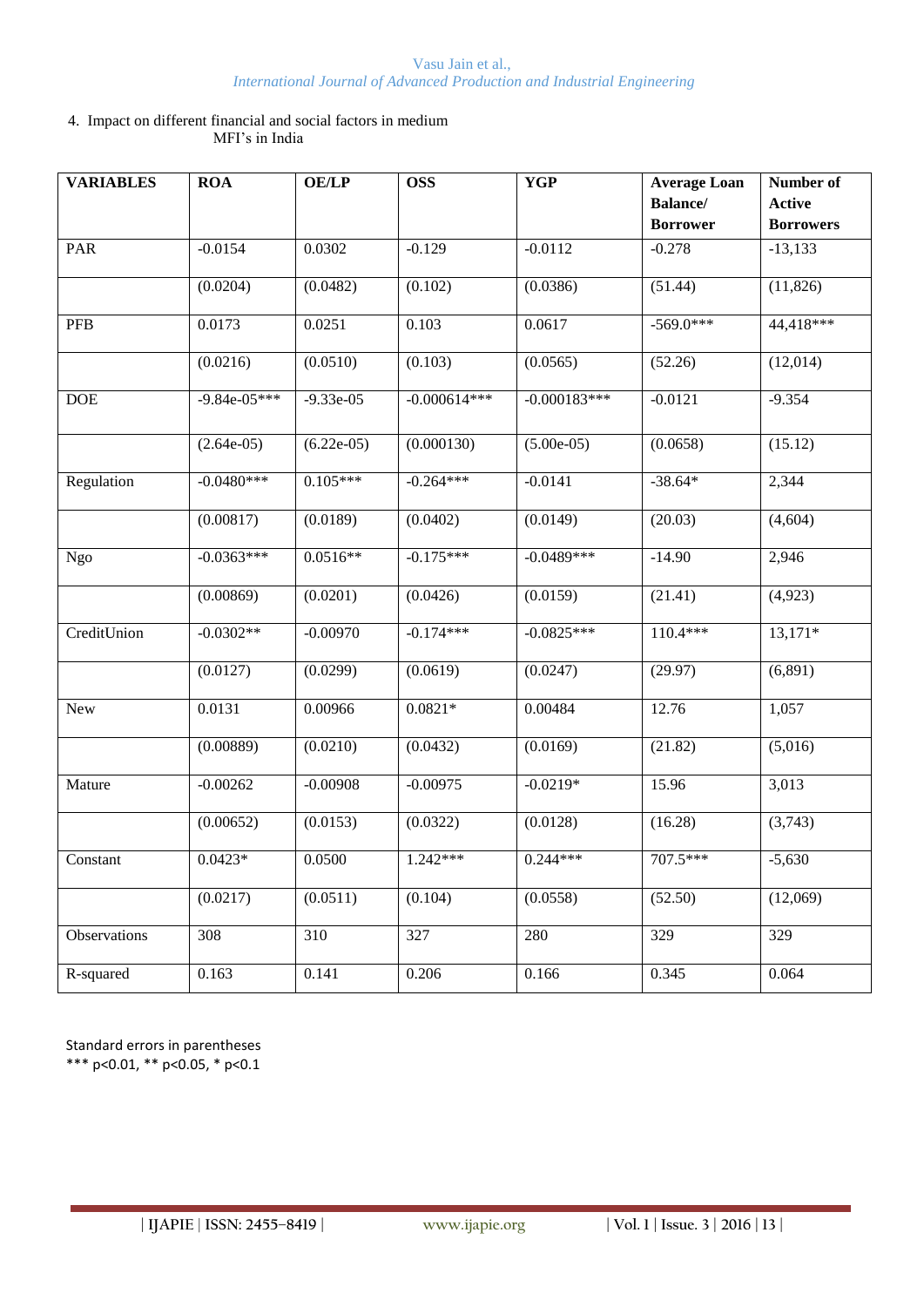#### 5. Impact on different financial and social factors in large MFI's in India

| <b>VARIABLES</b> | <b>ROA</b>       | <b>OE/LP</b>     | <b>OSS</b>      | <b>YGP</b>   | Average<br>Loan<br><b>Balance</b> / | <b>Number of Active</b><br><b>Borrowers</b> |
|------------------|------------------|------------------|-----------------|--------------|-------------------------------------|---------------------------------------------|
| PAR              | $-0.0259***$     | $-0.000606$      | $-0.0787***$    | $-0.00903$   | <b>Borrower</b><br>$35.15***$       | $-28,173$                                   |
|                  |                  |                  |                 |              |                                     |                                             |
|                  | (0.00843)        | (0.00691)        | (0.0271)        | (0.00676)    | (10.76)                             | (75, 330)                                   |
| <b>PFB</b>       | 0.0893**         | $-0.0339$        | $0.312**$       | 0.0313       | $-335.1***$                         | 288,060                                     |
|                  | (0.0406)         | (0.0332)         | (0.130)         | (0.0326)     | (51.63)                             | (361, 484)                                  |
| <b>DOE</b>       | $0.000432***$    | $-5.50e-05$      | $0.00152***$    | 0.000114     | $-0.196$                            | 574.1                                       |
|                  | (0.000112)       | $(9.19e-05)$     | (0.000361)      | $(9.00e-05)$ | (0.143)                             | (1,003)                                     |
| Regulation       | $-0.0754***$     | $0.132***$       | $-0.210**$      | 0.0150       | 12.34                               | 474,531*                                    |
|                  | (0.0273)         | (0.0223)         | (0.0878)        | (0.0219)     | (34.80)                             | (243, 697)                                  |
| Ngo              | $-0.0666**$      | $0.119***$       | $-0.152*$       | $-0.0156$    | $-10.53$                            | $-13,169$                                   |
|                  | (0.0285)         | (0.0233)         | (0.0917)        | (0.0228)     | (36.36)                             | (254, 606)                                  |
| CreditUnion      | 0.0242           | 0.0167           | $0.315**$       | $-0.0379$    | $1,464***$                          | $-14,130$                                   |
|                  | (0.0493)         | (0.0404)         | (0.154)         | (0.0395)     | (61.26)                             | (428,909)                                   |
| <b>New</b>       | $-0.0115$        | 0.00339          | $-0.0237$       | 0.00421      | 11.25                               | $-79,086$                                   |
|                  | (0.0192)         | (0.0157)         | (0.0618)        | (0.0154)     | (24.50)                             | (171, 539)                                  |
| Mature           | $-0.0107$        | $-0.0391***$     | $-0.0243$       | $-0.0225**$  | 15.47                               | 370,579***                                  |
|                  | (0.0119)         | (0.00976)        | (0.0383)        | (0.00957)    | (15.18)                             | (106, 272)                                  |
| Constant         | $-0.00361$       | 0.0543           | 1.044***        | $0.209***$   | 456.6***                            | $-413,381$                                  |
|                  | (0.0495)         | (0.0406)         | (0.159)         | (0.0398)     | (63.08)                             | (441,661)                                   |
| Observations     | $\overline{371}$ | $\overline{371}$ | $\frac{1}{375}$ | 366          | $\frac{1}{375}$                     | $\frac{1}{375}$                             |
| R-squared        | 0.108            | 0.180            | 0.132           | 0.084        | 0.861                               | 0.084                                       |